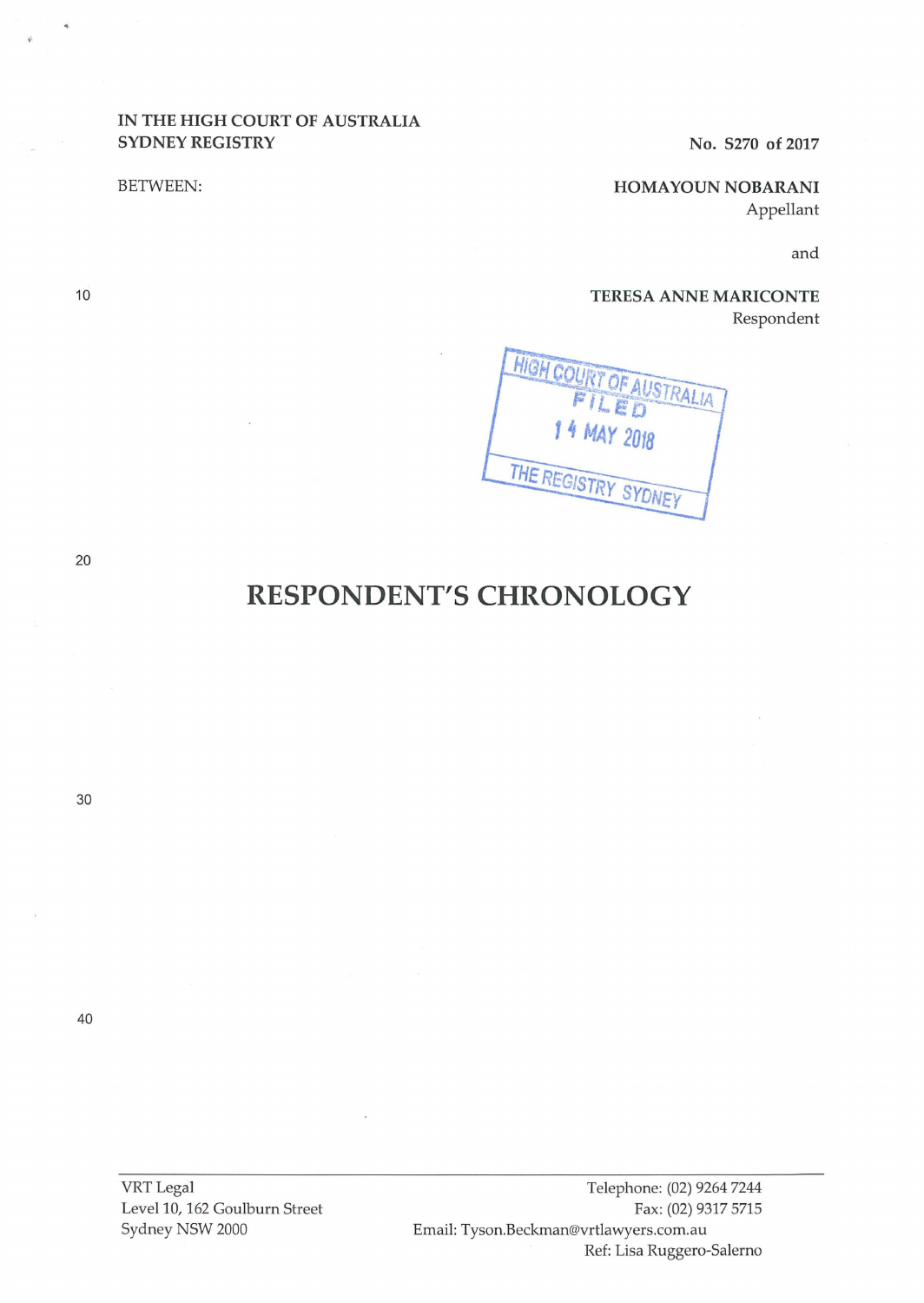# **IN THE HIGH COURT OF AUSTRALIA SYDNEY REGISTRY** No. S270 of 2017

### BETWEEN:

**HOMAYOUN NOBARANI**  Appellant

and

# **TERESA ANNE MARICONTE**  Respondent

# **RESPONDENT'S CHRONOLOGY**

# **PART I:**

1. We certify that this chronology is in a form suitable for publication on the internet.

## **PART 11:**

| <b>ENTRY</b> | <b>DATE</b> | <b>EVENT</b>                                                                                                                                     | AB REF.         |
|--------------|-------------|--------------------------------------------------------------------------------------------------------------------------------------------------|-----------------|
| 1.           | 5.12.2013   | Date of testatrix's last will.                                                                                                                   | AB 475          |
| 2.           | 12.12.2013  | Date of testatrix's death.                                                                                                                       | AB 344          |
| 3.           | 23.1.2014   | Caveat filed by Mr Nobarani against a grant of probate of the<br>testatrix's last will ('First Nobarani Caveat').                                | AB 29           |
| 4.           | 31.1.2014   | Affidavit of Executor sworn by Ms Mariconte.                                                                                                     | AB 342          |
| 5.           | 5.2.2014    | Caveat filed by the Animal Welfare League ('AWL') against a<br>grant of probate of the testatrix's last will ('AWL Caveat').                     | AB 33           |
| 6.           | 11.2.2014   | Summons filed by Ms Mariconte seeking an order that she be<br>granted probate of the testatrix's December 2013 Will.                             | AB <sub>2</sub> |
| 7.           | 13.2.2014   | Affidavit of Mr Michael Bradstreet sworn (solicitor who<br>prepared the December 2013 Will and observed the testatrix's<br>capacity to make it). | AB 349          |
| 8.           | 14.2.2014   | Notice of Motion filed by Ms Mariconte, seeking an order that<br>the First Caveat and the AWL Caveat cease to be in force.                       | AB 37           |
| 9.           | 24.2.2014   | Senior Deputy Registrar Studdert made the following orders:                                                                                      | AB 27.20        |
|              |             | (a) AWL and Mr Nobarani to file and serve any affidavits<br>relied on within 5 weeks; and,                                                       |                 |
|              |             | (b) the matter be stood over to the Probate List on 7 April<br>2014.                                                                             |                 |

10

 $\hat{\mathbf{a}}$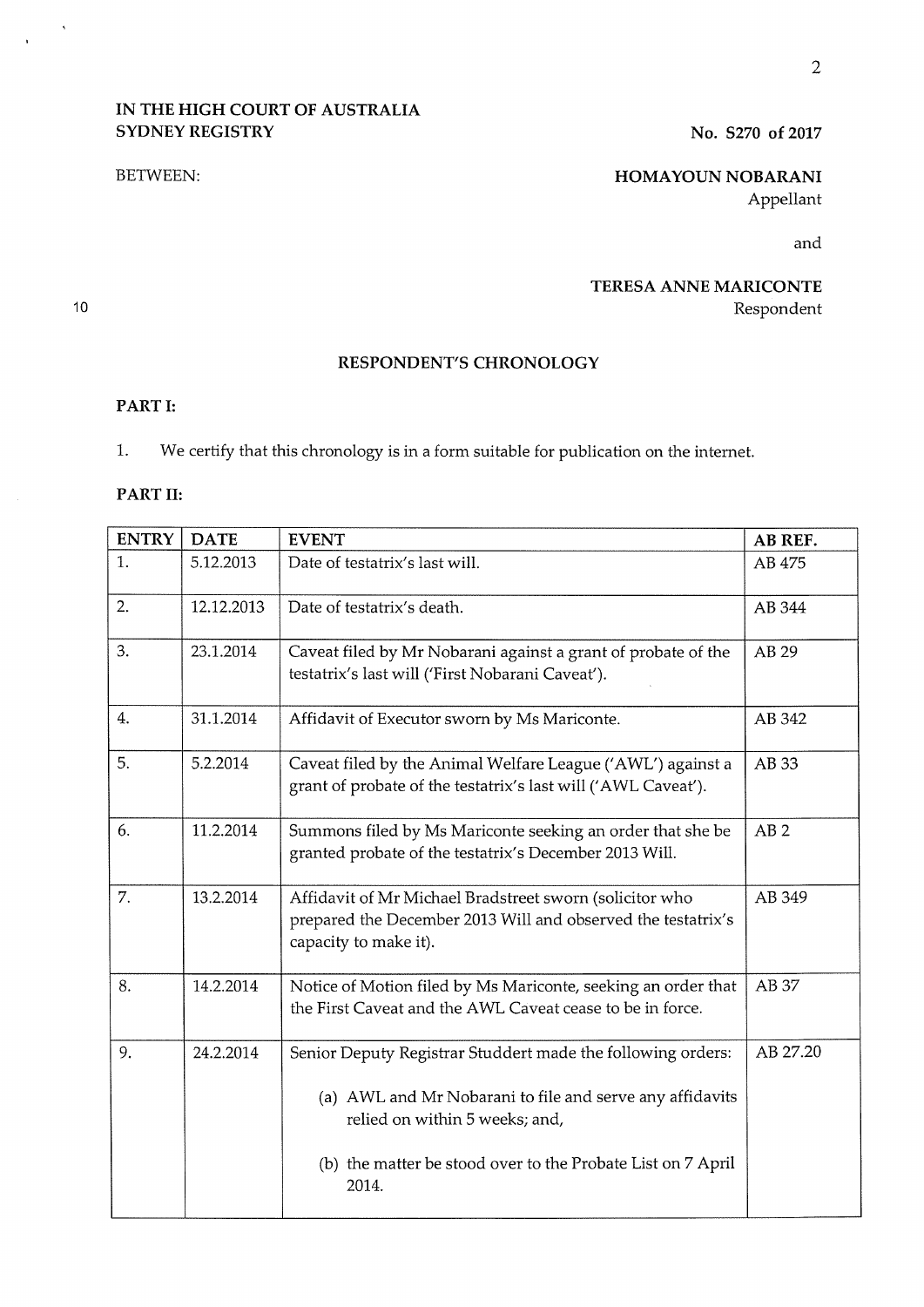| 10. | 24.2.2014  | Mr Nobarani swears an affidavit in the proceedings.                                                                                                                                                                                                                                                             | AB 357                  |
|-----|------------|-----------------------------------------------------------------------------------------------------------------------------------------------------------------------------------------------------------------------------------------------------------------------------------------------------------------|-------------------------|
| 11. | 31.3.2014  | Affidavit of Mr Daniel Lemesle sworn ('Lemesle Affidavit')<br>filed by AWL.                                                                                                                                                                                                                                     | AB 460                  |
| 12. | 15.5.2014  | Statement of Claim filed by Ms Mariconte, seeking an order<br>that she be granted probate of the testatrix's December 2013<br>Will ('Statement of Claim').                                                                                                                                                      | AB <sub>6</sub>         |
| 13. | 23.5.2014  | Affidavit of Mr George Kaloudis sworn ('Kaloudis Affidavit')<br>filed for Ms Mariconte.                                                                                                                                                                                                                         | AB 468                  |
| 14. | 27.6.2014  | Appearance (handwritten) filed by Mr Nobarani.<br>[In the "Title of Proceedings" section of the UPCR form Mr<br>Nobarani wrote his name next to the heading "#Second<br>defendant #Number of defendants (if more than two)". In<br>addition, in the "Appearance" section Mr Nobarani wrote<br>"Defendant H.N."] | AB 46                   |
| 15. | 23.7.2014  | Affidavit of Ms Parseghian sworn (independent bystander<br>who witnessed (for Ms Mariconte) the testatrix execute the 5<br>December 2013 Will).                                                                                                                                                                 | AB 354                  |
| 16. | 23.7.2014  | First Caveat (of Nobarani) lapsed by effluxion of time (SCR r.<br>$78.69(1)$ ).                                                                                                                                                                                                                                 |                         |
| 17. | 21.8.2014  | AWL filed a Defence and Cross Claim.                                                                                                                                                                                                                                                                            | AB 640.5                |
| 18. | 15.9.2014  | Caveat (handwritten) filed by Mr Nobarani ('Second<br>Nobarani Caveat') against a grant of probate of the testatrix's<br>last will.                                                                                                                                                                             | AB 49                   |
| 19. | 15.09.2014 | Acting Senior Deputy Registrar Brown made consent orders<br>that:<br>(a) Ms Mariconte serve a Defence to AWL's Cross-Claim<br>by 30 September 2014;<br>(b) AWL serve the affidavits on which it relied by 31<br>October 2014; and,<br>(c) the matter be listed for further directions on 3<br>November 2014.    | $AB$ 25.60 $-$<br>26.10 |
| 20. | 8.10.2014  | Ms Mariconte filed a Defence to AWL's Cross Claim.                                                                                                                                                                                                                                                              | AB 640.15               |
| 21. | 3.11.2014  | Acting Senior Deputy Registrar Yoo stands-over the<br>proceedings for directions on 24 November 2014.                                                                                                                                                                                                           | AB 25.50                |
| 22. | 24.11.2014 | Directions hearing before Senior Deputy Registrar Studdert.<br>Mr Nobarani appeared unrepresented.                                                                                                                                                                                                              | AB 24                   |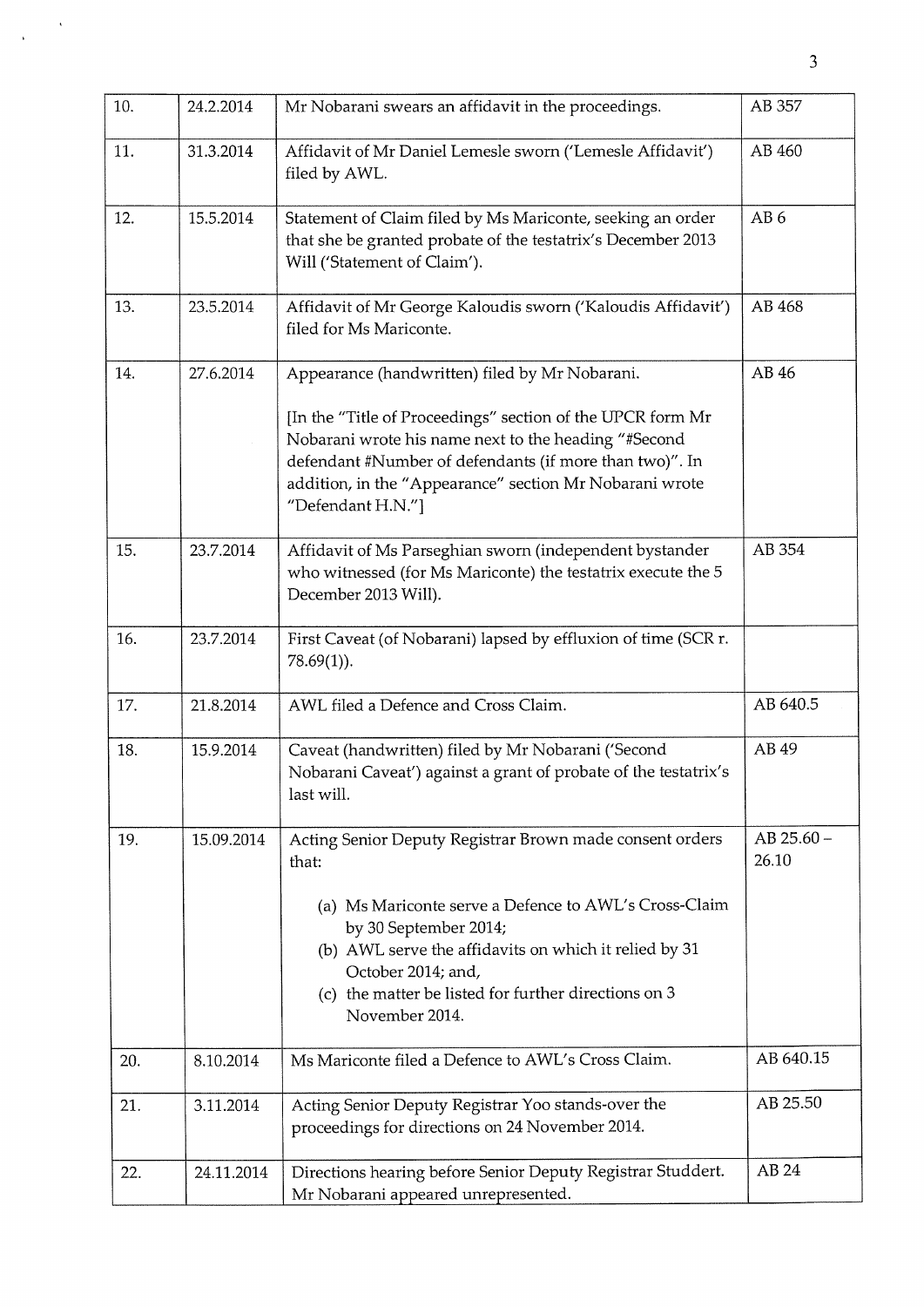| 22.     | 24.11.2014 | Senior Deputy Registrar Studdert made orders including that:                         | AB 24.50  |
|---------|------------|--------------------------------------------------------------------------------------|-----------|
| (cont.) |            |                                                                                      |           |
|         |            | (a) Ms Mariconte serve notices of proceedings on                                     |           |
|         |            | beneficiaries under August 2004 Will; and,                                           |           |
|         |            | (b) refer the matter to Acting Senior Deputy Registrar                               |           |
|         |            | Bellach.                                                                             |           |
| 23.     | 24.11.2014 | On referral to Acting Senior Deputy Registrar Bellach, Mr                            | AB 25.44  |
|         |            | Nobarani appeared unrepresented.                                                     |           |
|         |            |                                                                                      |           |
|         |            | Acting Senior Deputy Registrar Bellach:                                              | AB 25.30  |
|         |            | (a) fixed the proceedings for hearing before the primary<br>judge on 20-21 May 2015; |           |
|         |            | (b) made the usual order for hearing; <sup>1</sup>                                   |           |
|         |            | (c) gave leave for AWL and Mr Nobarani to file and                                   |           |
|         |            | serve any further affidavit evidence by 6 March 2015;                                |           |
|         |            | and,                                                                                 |           |
|         |            | (d) gave leave for Ms Mariconte to serve reply evidence                              |           |
|         |            | by 1 April 2015.                                                                     |           |
| 24.     | 23.12.2014 | Notice to Affected Persons (Form 135) ('Notice to Affected                           | AB 52     |
|         |            | Persons') given for Ms Mariconte: SCR r. 78.42.                                      |           |
|         |            |                                                                                      |           |
| 25.     | 14.1.2015  | Ms Mariconte served on Mr Nobarani inter alia the Statement                          | AB 641.10 |
|         |            | of Claim, Affidavit of Executor, and Notice to Affected                              |           |
|         |            | Persons.                                                                             |           |
| 26.     | 28.1.2015  | Mr Nobarani filed a further (handwritten) Appearance.                                | AB 64     |
|         |            |                                                                                      |           |
|         |            | [In the "Title of Proceedings" section of the UPCR form Mr                           |           |
|         |            | Nobarani wrote his name next to the heading "#Second                                 |           |
|         |            | defendant #Number of defendants (if more than two)". In the                          |           |
|         |            | "Filing Details" section, Mr Nobarani referred to himself as                         |           |
|         |            | the "second defendant". In the "Appearance" section Mr                               |           |
|         |            | Nobarani referred to himself as "sec. Defendant".]                                   |           |
|         |            | By filing the Appearance:                                                            |           |
|         |            | (a) Mr Nobarani became the second defendant in the                                   |           |
|         |            | proceedings: SCR r. 78.44(2);                                                        |           |
|         |            | (b) the proceedings continued as if Mr Nobarani had                                  |           |
|         |            | been joined on 11 February 2014 (see Entry 6) as a                                   |           |
|         |            | defendant by the application for the grant of probate:                               |           |
|         |            | SCR r. 78.44(3)(a);                                                                  |           |

 $\ddot{\phantom{1}}$ 

 $\mathbf{I}$ 

<sup>1</sup> The usual order for hearing is set out in Annexure A of Practice Note No. SC EQ 1- *Case Management* (v. 1.8.2011- 30.11.2016) and provides that: "By no later than 3 working days before the trial date the parties are to provide to the Associate to the Trial Judge a Court Book consisting of all evidence, any objections thereto (limited to those that are essential having regard in particular to s 190(3) of the Evidence Act 1995) and a short outline of submissions."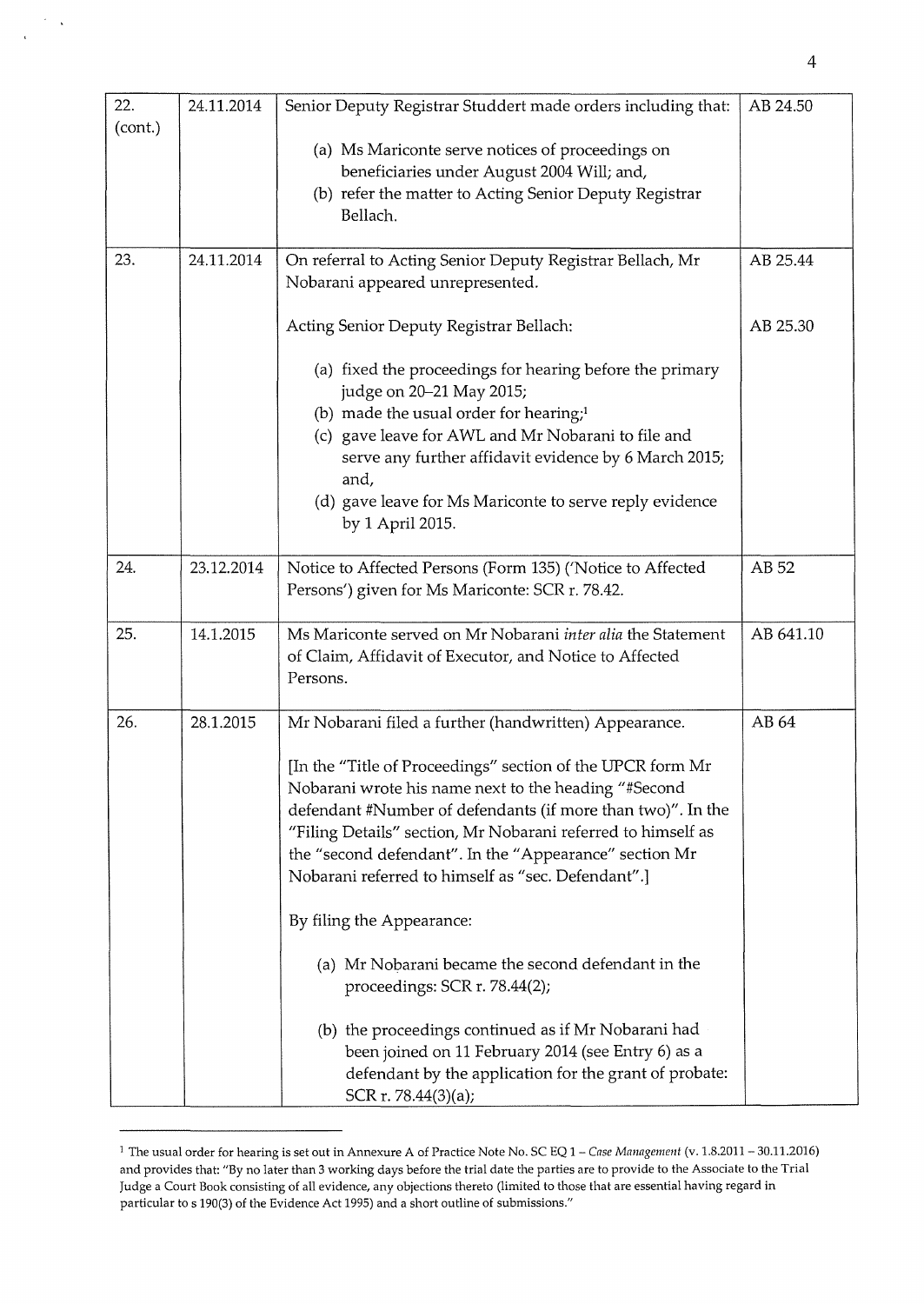| 26.<br>(cont.) | 28.1.2015 | (c) the proceedings continued as if Mr Nobarani had<br>been served with that application on the day on<br>which he was served with the Notice to Affected<br>Persons: SCR Rule 78.44(3)(b); namely 14 January 2015<br>(see Entry 25).                           |                                |
|----------------|-----------|-----------------------------------------------------------------------------------------------------------------------------------------------------------------------------------------------------------------------------------------------------------------|--------------------------------|
| 27.            | 10.2.2015 | AWL and Ms Mariconte filed consent orders resolving the<br>probate proceedings as between them.                                                                                                                                                                 | AB 67                          |
| 28.            | 12.2.2015 | Mr Nobarani failed to file a Defence to the Statement of Claim<br>within 28 days of being joined as second defendant (see Entry<br>25), in accordance with UCPR r. 14.3(1). <sup>2</sup>                                                                        | AB 641.10                      |
| 29.            | 6.3.2015  | Mr Nobarani failed to serve any further evidence (in<br>accordance with the orders made by Acting Senior Deputy<br>Registrar Bellach on 24 November 2014) - see Entry 23, above.                                                                                | AB 25.30                       |
| 30.            | 15.3.2015 | Second Caveat of Nobarani lapsed by effluxion of time under<br>SCR r. 78.69(1).                                                                                                                                                                                 |                                |
| 31.            | 19.3.2015 | Notice of Motion filed by Ms Mariconte, seeking an order that<br>judgment be entered against Mr Nobarani with costs.                                                                                                                                            | AB 70                          |
| 32.            | 30.3.2015 | Directions hearing before Hallen J. Mr Nobarani appeared<br>unrepresented.                                                                                                                                                                                      | AB 24.20                       |
|                |           | Hallen J identified that Mr Nobarani had been joined as a<br>defendant to the proceedings. Hallen J then questioned Mr<br>Nobarani as to why he had not put on a defence to the<br>Statement of Claim, and recommended that Mr Nobarani<br>obtain legal advice. | AB 503.8-9<br>AB 507.15-20     |
|                |           | Hallen J adjourned the proceedings until Monday, 20 April<br>2015 in order for Mr Nobarani to obtain legal advice.                                                                                                                                              | AB 508.47-50<br>$-509.1 - 28.$ |
| 33.            | 8.4.2015  | Notice of Appointment of Solicitor filed by Mr David<br>Coleman of Lawyers and Legal Services Sydney Pty Ltd on<br>Mr Nobarani's behalf.                                                                                                                        | AB 73                          |
| 34.            | 10.4.2015 | Mr Nobarani filed a Subpoena to Produce Documents to be<br>issued to Focus Eye Centre (Dr Kearns' practice) with a return<br>date of 20 April 2015.                                                                                                             | AB 77                          |
|                |           | The subpoena contained a handwritten notation "Leave<br>granted to issue Duty Registrar 10/4/2015".                                                                                                                                                             |                                |

 $\ddot{\phantom{1}}$ 

 $\bar{\bar{z}}$ 

 $^2$  Rule 14.3(1) provides "Subject to these rules, the time limited for a defendant to file a defence is 28 days after service on the defendant of the statement of claim or such other time as the court directs for the filing of a defence."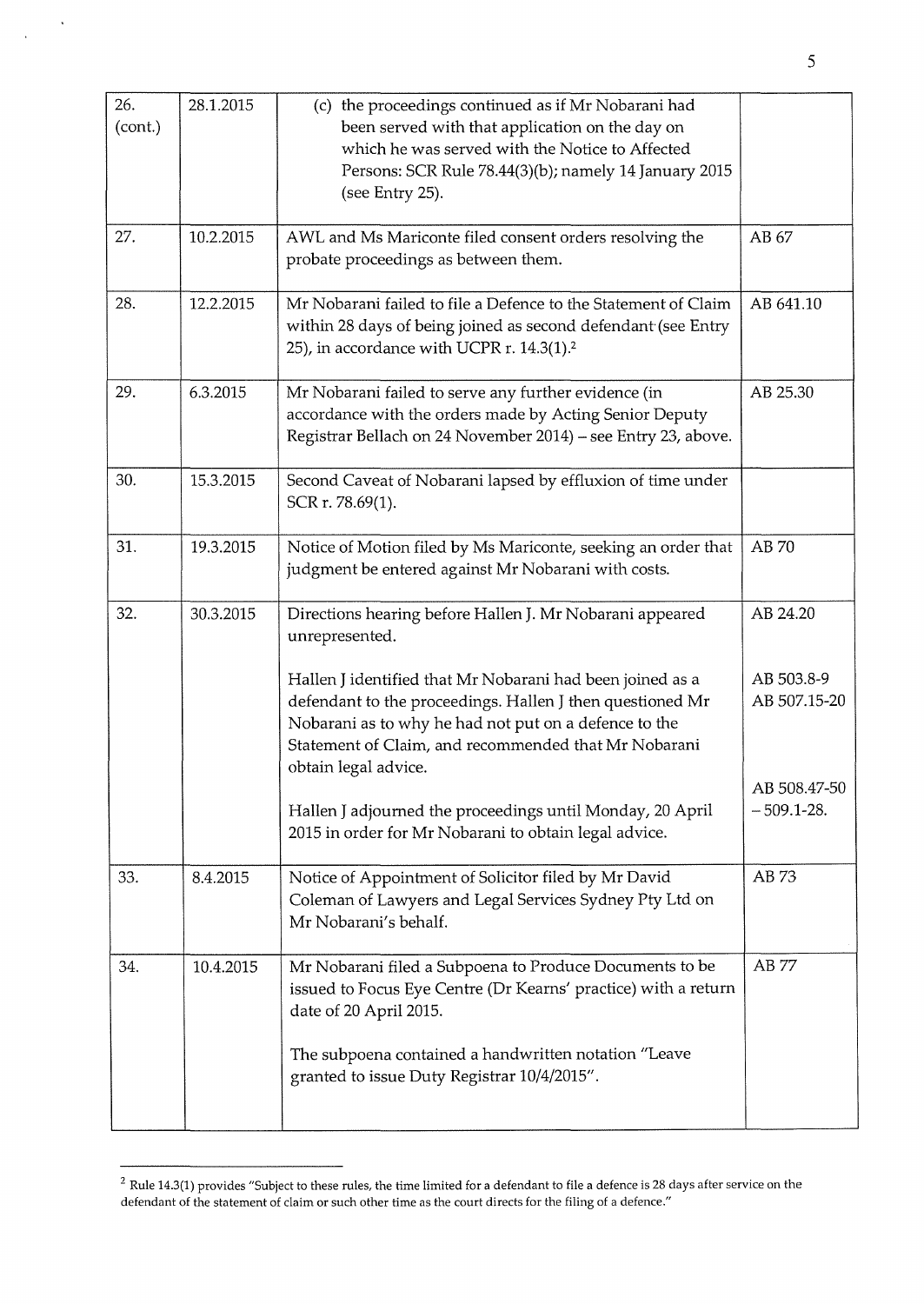| 35. | 20.4.2015 | Directions hearing before Hallen J.                                                                                                                                                                                                                                                                                                                                                                | AB 23.35                             |
|-----|-----------|----------------------------------------------------------------------------------------------------------------------------------------------------------------------------------------------------------------------------------------------------------------------------------------------------------------------------------------------------------------------------------------------------|--------------------------------------|
|     |           | Mr Coleman appeared for Mr Nobarani. Hallen J adjourned<br>the proceedings until 23 April 2015 to allow an inspection at<br>the testatrix's premises to occur with a view to Mr Nobarani<br>delivering finding the alleged September 2013 Will.                                                                                                                                                    |                                      |
| 36. | 21.4.2015 | Mr Coleman filed and served on Mr Nobarani a Notice of<br>Intention of Ceasing to Act.                                                                                                                                                                                                                                                                                                             | AB 85.40                             |
| 37. | 22.4.2015 | Mr Nobarani attended at the testatrix's premises. Mr<br>Bradstreet, Senior and Junior Counsel for Ms Mariconte and<br>Ms Mariconte were present. The inspection to find the<br>"hidden" will was not carried-out.                                                                                                                                                                                  | AB 529.32 -<br>530.9                 |
|     |           | The September 2013 Will was never located, and has never<br>been produced by Mr Nobarani.                                                                                                                                                                                                                                                                                                          | AB 644.40                            |
| 38. | 23.4.2015 | Mr Nobarani appears to have served an unsworn affidavit<br>dated 20 April 2015 (which refers to matters that occurred on<br>22 April 2018).                                                                                                                                                                                                                                                        | AB 364                               |
|     |           | The affidavit states at [1]: "I am the second defendant in these<br>in the notice of motion."                                                                                                                                                                                                                                                                                                      | AB 365                               |
| 39. | 23.4.2015 | Directions proceedings and the respondent hearing before<br>Hallen J.                                                                                                                                                                                                                                                                                                                              | AB 23.10                             |
|     |           | Mr Coleman filed a Notice of Ceasing to Act and was granted<br>leave to withdraw by Hallen J.                                                                                                                                                                                                                                                                                                      | AB 85 / AB<br>106.5                  |
|     |           | In his address to Hallen J, Mr Nobarani appeared to seek to<br>rely on the unsworn affidavit dated 20 April 2015.                                                                                                                                                                                                                                                                                  | AB 108.11-17                         |
|     |           | Hallen J then made orders and directions for the progression<br>of the proceedings, and once again gave Mr Nobarani a<br>strong warning that he needed to obtain legal advice in<br>relation to the proceedings.                                                                                                                                                                                   | AB 113<br>AB 113.42-50<br>$-114.1-7$ |
|     |           | The orders made included:                                                                                                                                                                                                                                                                                                                                                                          | AB 23.20                             |
|     |           | (a) a direction that Ms Mariconte ensure that an envelope<br>addressed to Mr Nobarani containing a copy of the<br>Amended Notice of Motion and all affidavits upon<br>which Ms Mariconte intended to rely on in support of<br>the Amended Notice of Motion would be available for<br>collection by Mr Nobarani no later than 4:00 pm on 24<br>April 2015 from W G McNally Jones Staff, Solicitors; |                                      |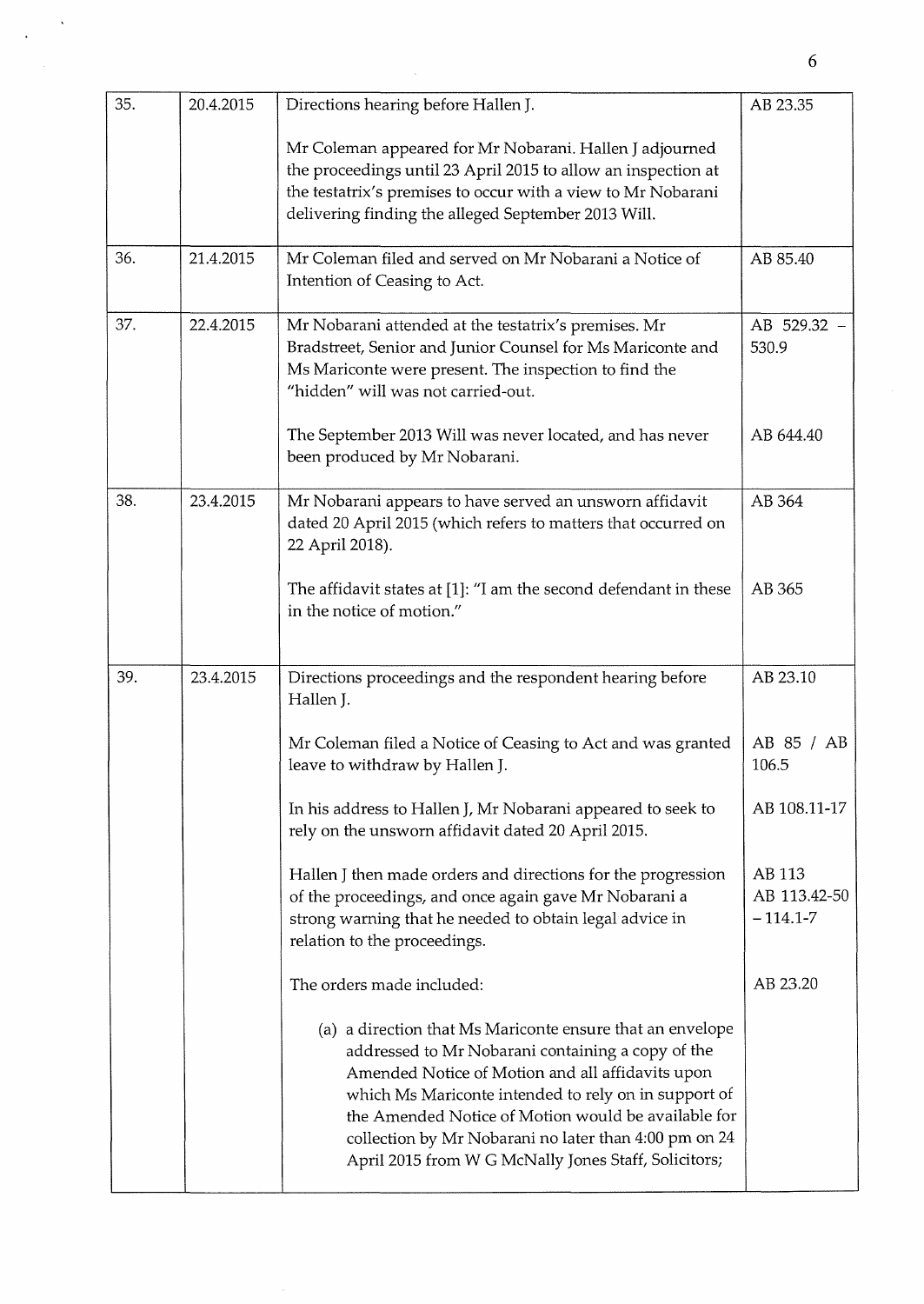| 39.     | 23.4.2015 |                                                                                                                                                                                                                                |           |
|---------|-----------|--------------------------------------------------------------------------------------------------------------------------------------------------------------------------------------------------------------------------------|-----------|
| (cont.) |           | (b) a direction that Mr Nobarani collect those documents<br>from Mr Bradstreet's office on or after 4:00 pm on 24<br>April 2015;                                                                                               |           |
|         |           | (c) a direction that Mr Nobarani file and serve by 4:00 pm<br>on 7 May 2015 any affidavit upon which he intended<br>to rely in opposition of the Amended Notice of<br>Motion;                                                  |           |
|         |           | (a) a direction that each party to serve upon the other,<br>and to provide to Slattery J, by 4:00 pm on 13 May<br>2015 an index of affidavits upon which they intended<br>to rely in relation to the Amended Notice of Motion. | AB 115.5  |
| 40.     | 24.4.2015 | Amended Notice of Motion filed by Ms Mariconte, which<br>sought orders including that the First Caveat and the Second<br>Caveat cease to be in force ('Amended Notice of Motion').                                             | AB 87     |
| 41.     | 5.5.2015  | Mr Nobarani swears an affidavit in the proceedings (included<br>in Nobarani's List of Affidavits (AB 387)).                                                                                                                    | AB 372    |
|         |           | Mr Nobarani states at [1]: "I am the second defendant in these<br>proceedings and the respondent in the notice of motion".                                                                                                     | AB 373    |
| 42.     | 13.5.2015 | Mr Nobarani swears a further affidavit in the proceedings<br>(included in Nobarani's List of Affidavits (AB 387)).                                                                                                             | AB 383    |
|         |           | Mr Nobarani states at [1]: "I am the second defendant in these<br>proceedings and Ms Mariconte in the notice of motion."                                                                                                       |           |
| 43.     | 13.5.2015 | Mr Nobarani's wife, Marayam Nobarani, signs a<br>statement/affidavit in the proceedings.                                                                                                                                       | AB 482    |
| 44.     | 13.5.2015 | Mr Nobarani prepares "Index of the list of Affidavits of<br>Homayoun Nobarani" ('List of Affidavits').                                                                                                                         | AB 387    |
|         |           | Mr Nobarani relied on his affidavits sworn 24 February 2014,<br>5 May 2015 and 13 May 2015. No reference was made in the<br>List of Affidavits (AB 387) to the Lemesle Affidavit (AB 460).                                     |           |
| 45.     | 14.5.2015 | Directions hearing before Slattery J.                                                                                                                                                                                          | AB 22.40  |
|         | (Thurs)   | Senior Counsel for Ms Mariconte informed the Court that the<br>First Caveat and the Second Caveat had expired due to the<br>effluxion of time.                                                                                 | AB 120.20 |
|         |           | Slattery J directed (inter alia) that the proceedings listed on 20<br>and 21 May 2015 be "for final hearing on [the] Statement of<br>Claim in addition to any issues on other motions".                                        |           |

 $\hat{\mathbf{v}}$